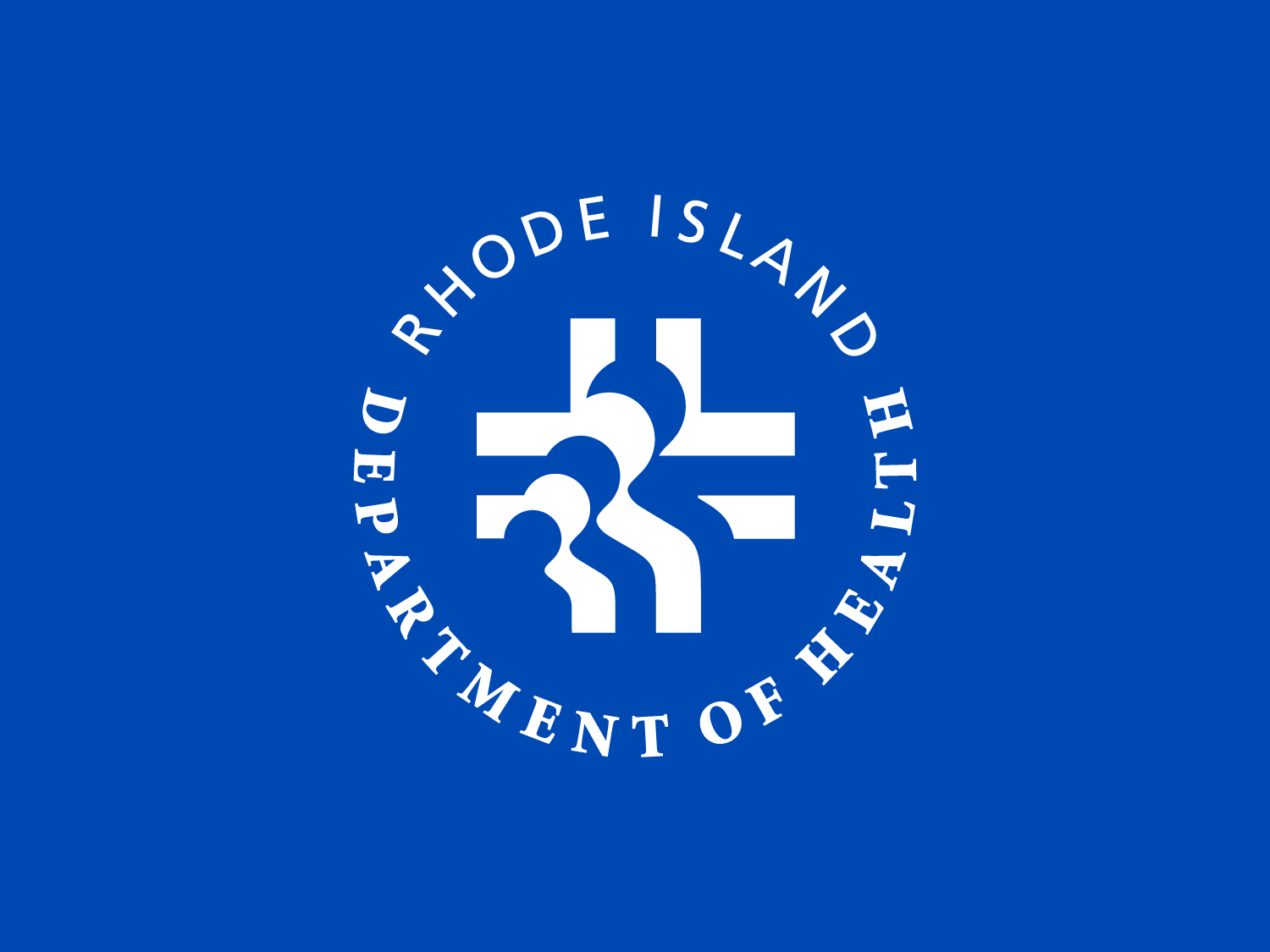

# **Infectious Syphilis Surveillance 2015-2019**

Rhode Island Department of Health

Division of Preparedness, Response, Infectious Disease and Emergency Medical Services Center for HIV, Hepatitis, STD, and TB Epidemiology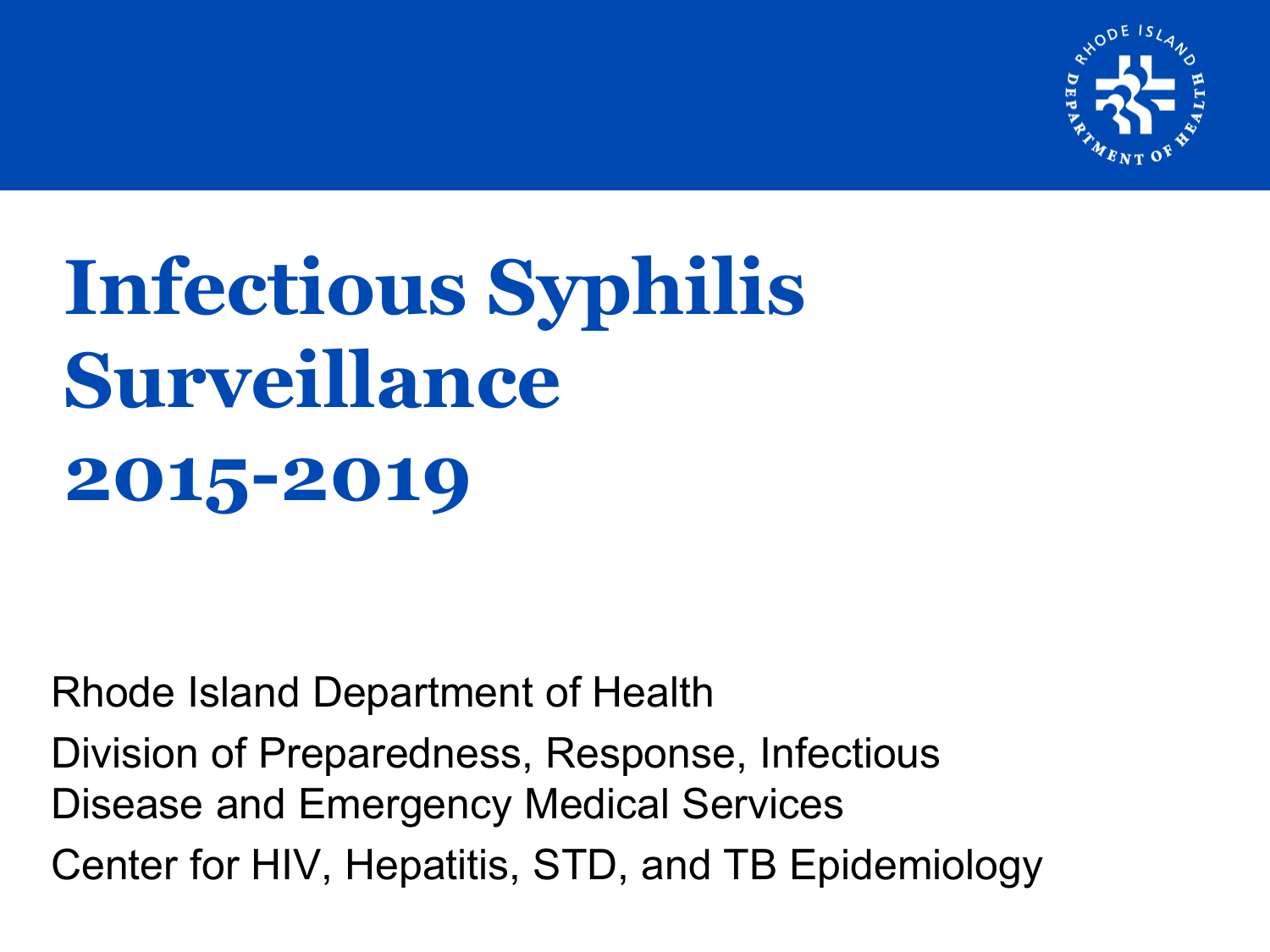## **About Infectious Syphilis**



- Infectious syphilis includes primary, secondary, and early latent stages of syphilis.
- Syphilis is caused by a bacteria that is spread through sexual contact.
- Depending on the stage of syphilis, symptoms may include painless sores or a non-itchy body rash.
- High risk groups include gay, bisexual, and other men who have sex with men.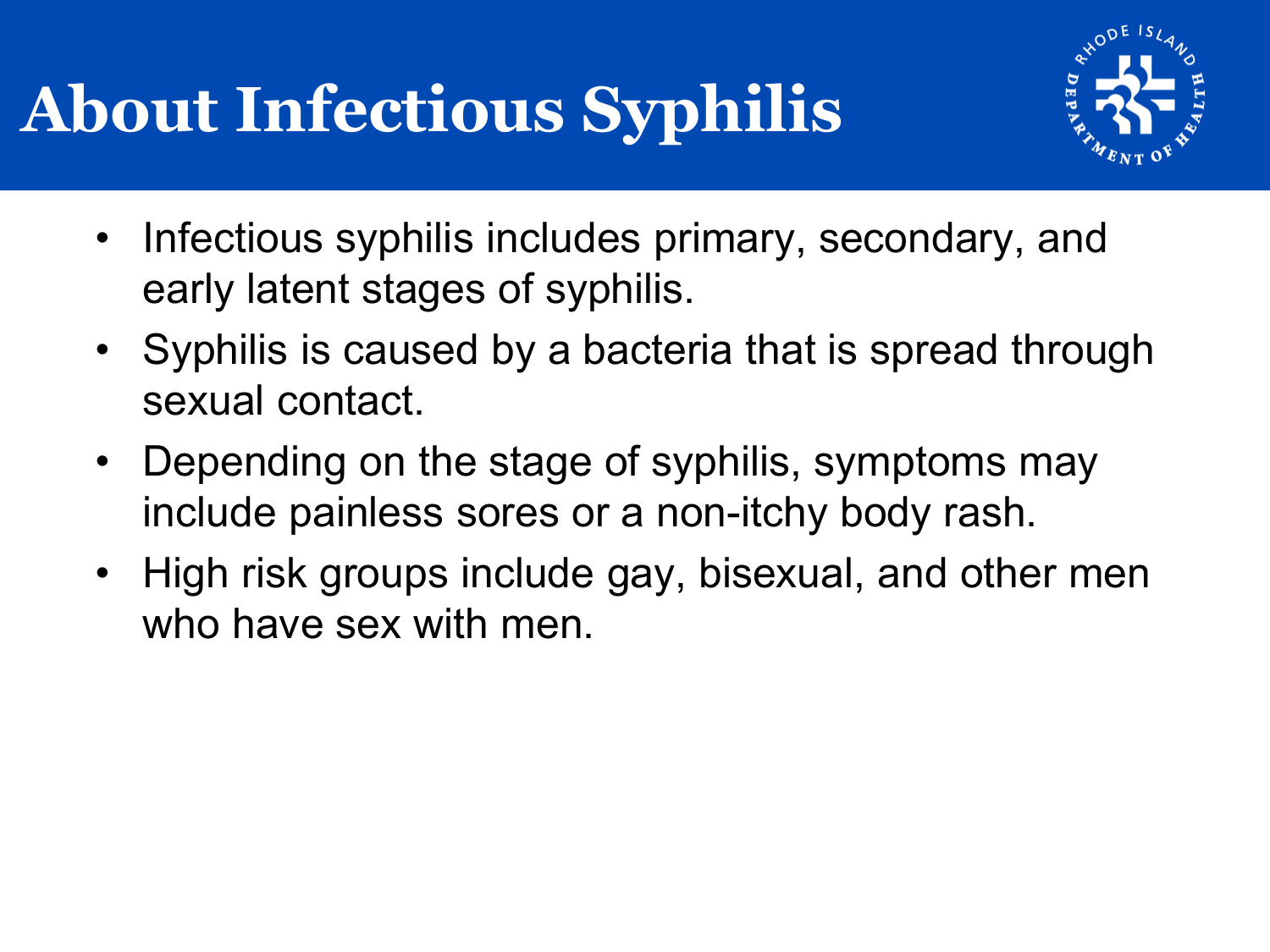## **Data Overview, Infectious Syphilis**



- There were 210 reported cases of infectious syphilis in Rhode Island in 2019.
- The incidence rate in Rhode Island was 19.9 cases per 100,000 in 2019.
- The highest rates of infectious syphilis are seen in Providence County.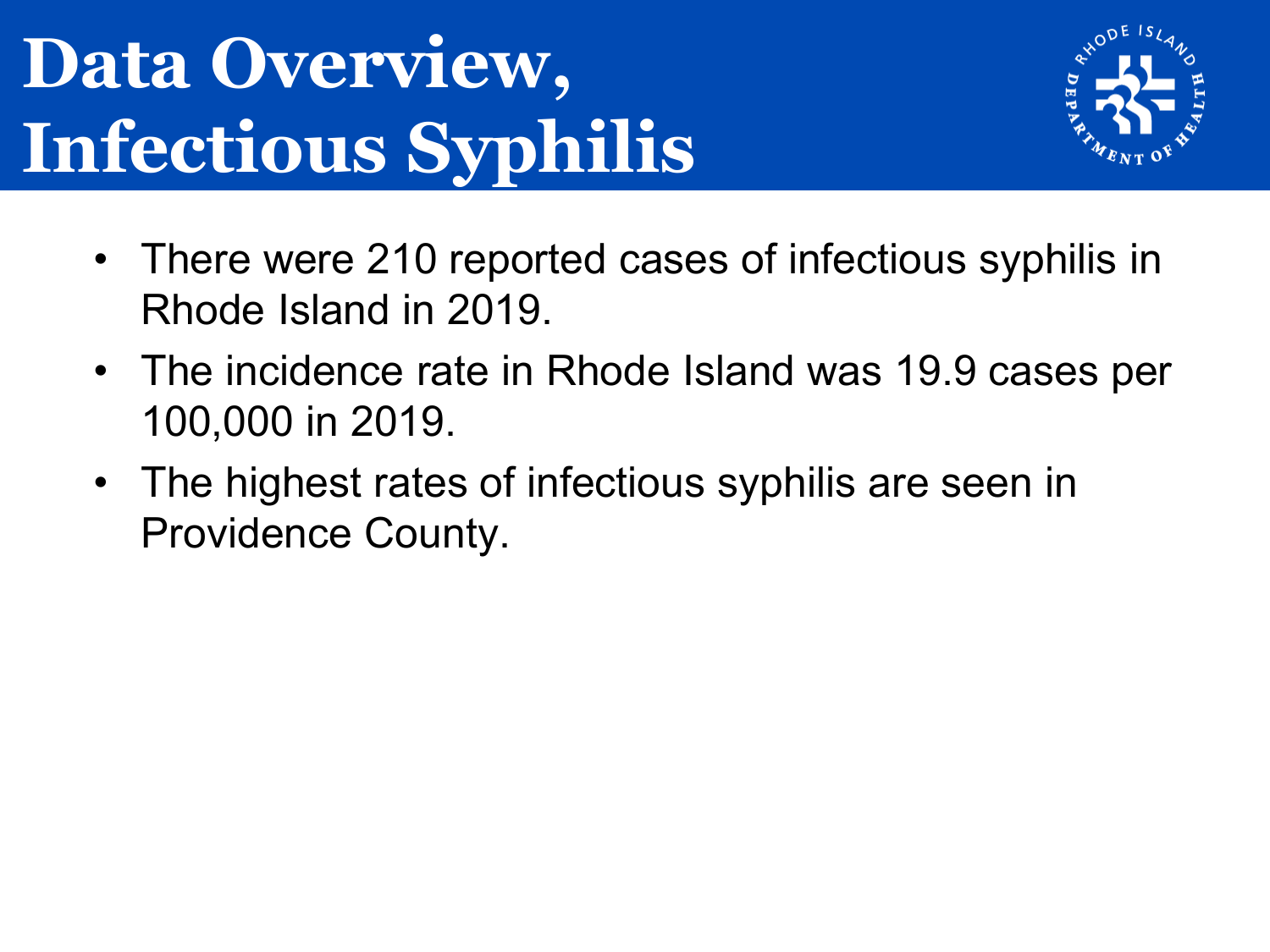#### **Reported Cases of Infectious Syphilis, Rhode Island, 2015-2019**





**Figure 1:** In 2019, there were 210 cases of infectious syphilis reported in Rhode Island, at a rate of 19.9 cases per 100,000 population. Infectious syphilis cases increased by 25.7% since 2018.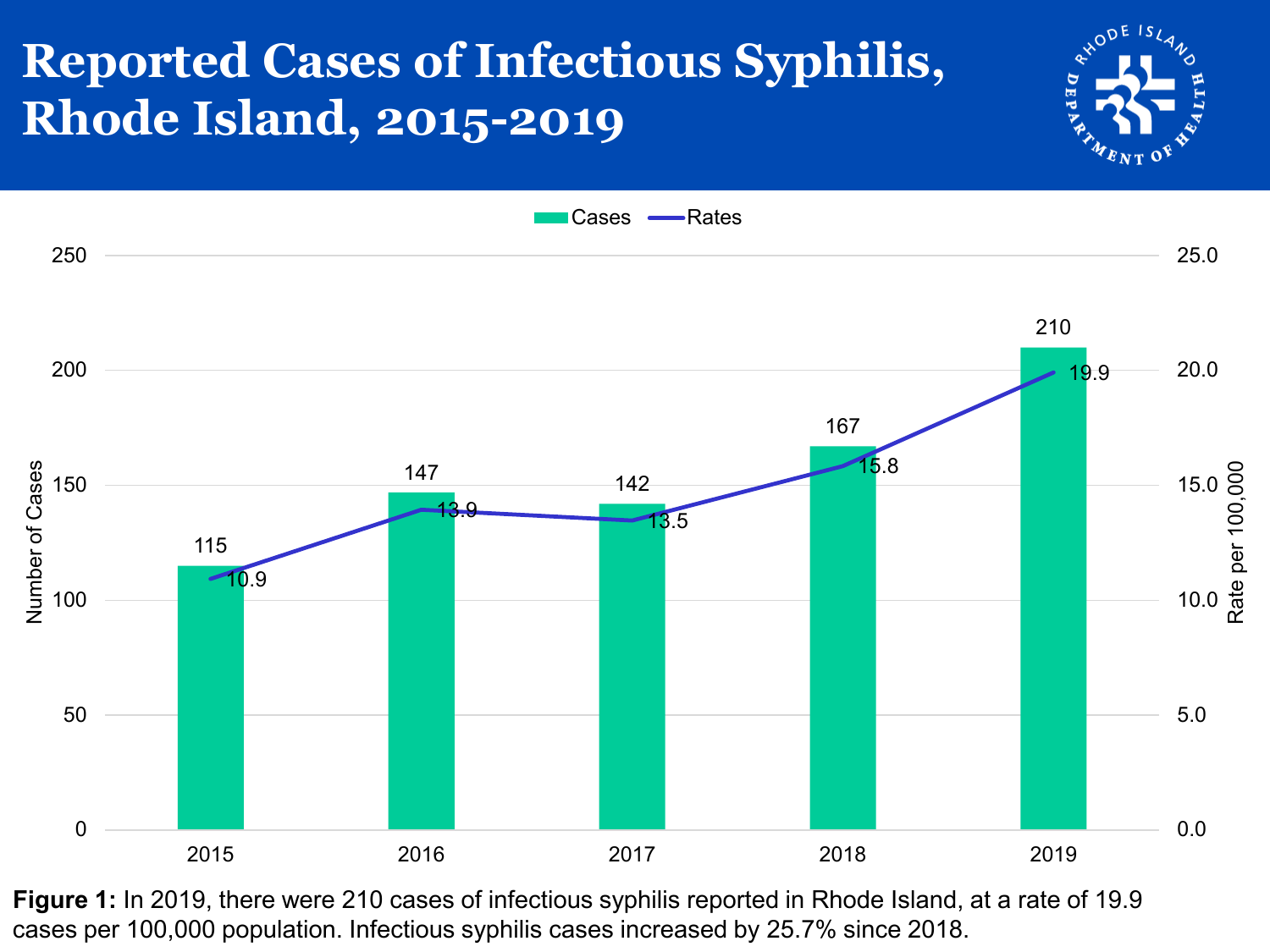#### **Rate of Infectious Syphilis, Age Group, Rhode Island, 2019**





**Figure 2:** In 2019, infectious syphilis rates were highest in the 30-39 year old age group, followed by the 20-29 year old age group.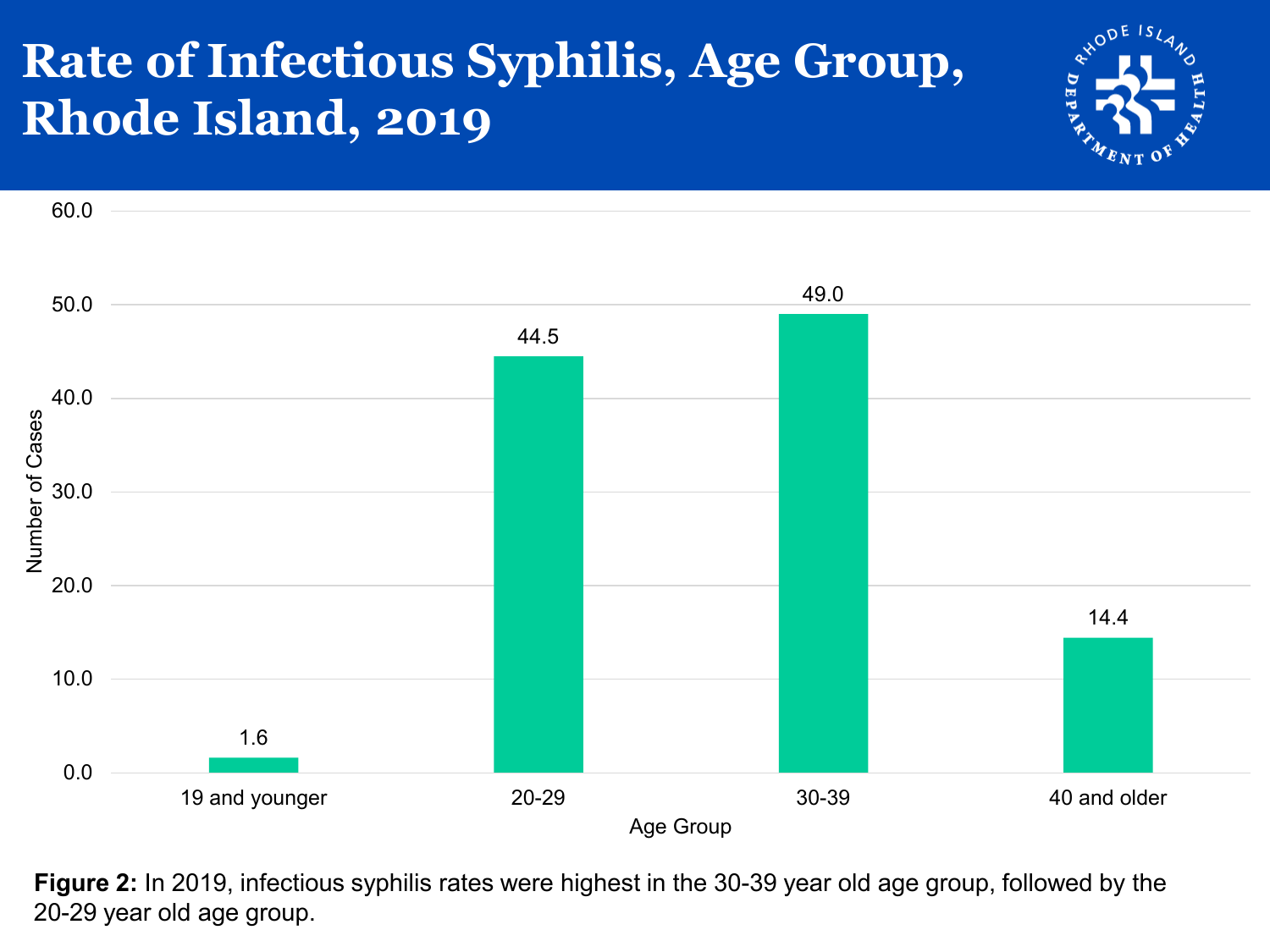### **Rate of Infectious Syphilis, Sex and Year, Rhode Island, 2015-2019**



**Figure 3:** Infectious syphilis rates have been higher in males than in females over the last five years. In 2019, there were 14 cases in females and 196 cases in males. As seen in the rest of the country, gay, bisexual, and other men who have sex with men account for the majority of syphilis cases reported.

**Male Female** 

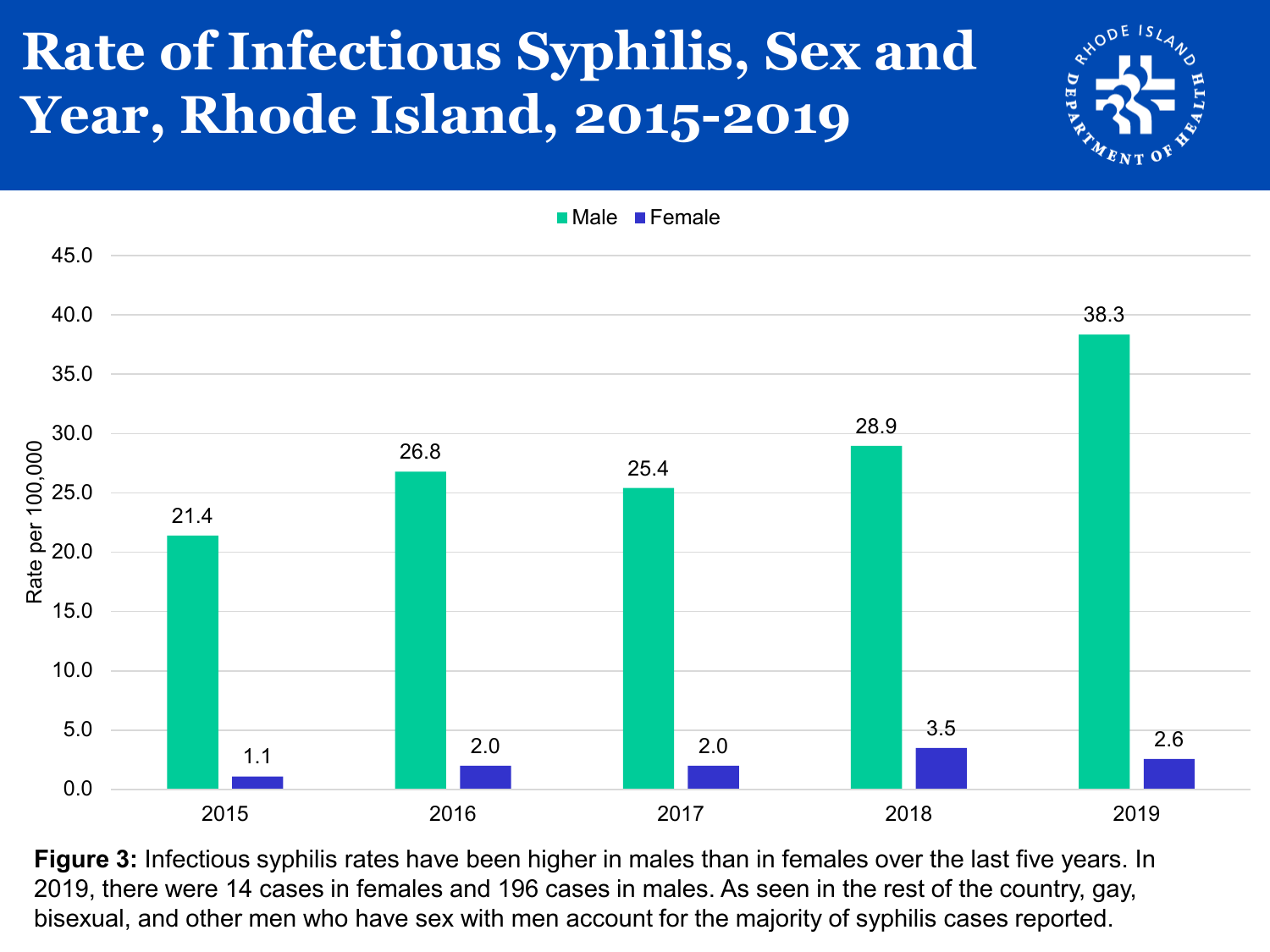

## **Rate of Infectious Syphilis, County and Year, Rhode Island, 2015-2019**

**2015 2016 2017 2018 2019** 



**Figure 4:** Between 2015 and 2019, rates of infectious syphilis have been consistently highest in Providence County compared to all other counties.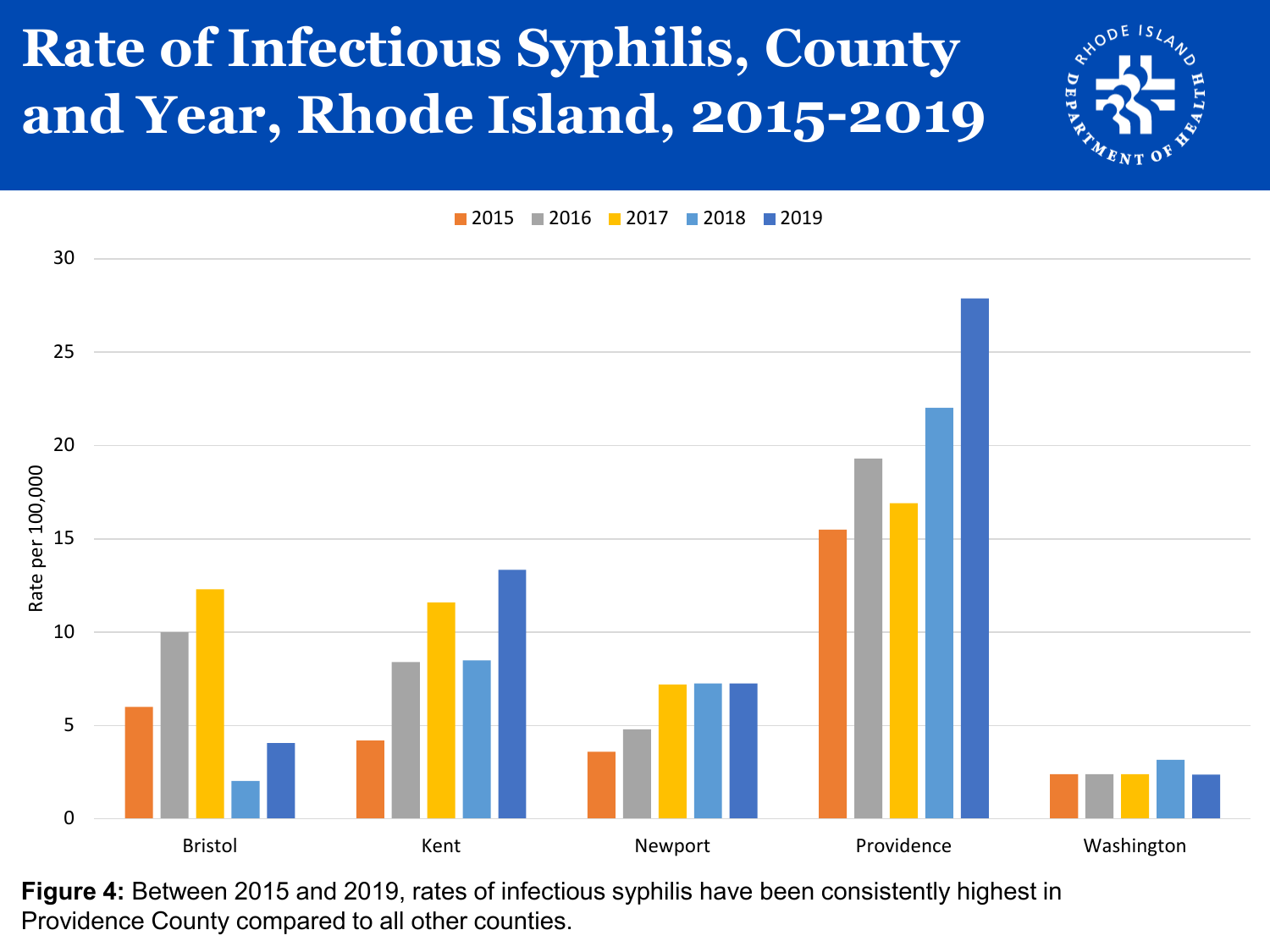### **Rate of Infectious Syphilis, Racial/Ethnic Group, Rhode Island, 2019**



**Figure 5:** In 2019, rates of infectious syphilis were highest among non-Hispanic Blacks/African Americans, followed by Hispanics.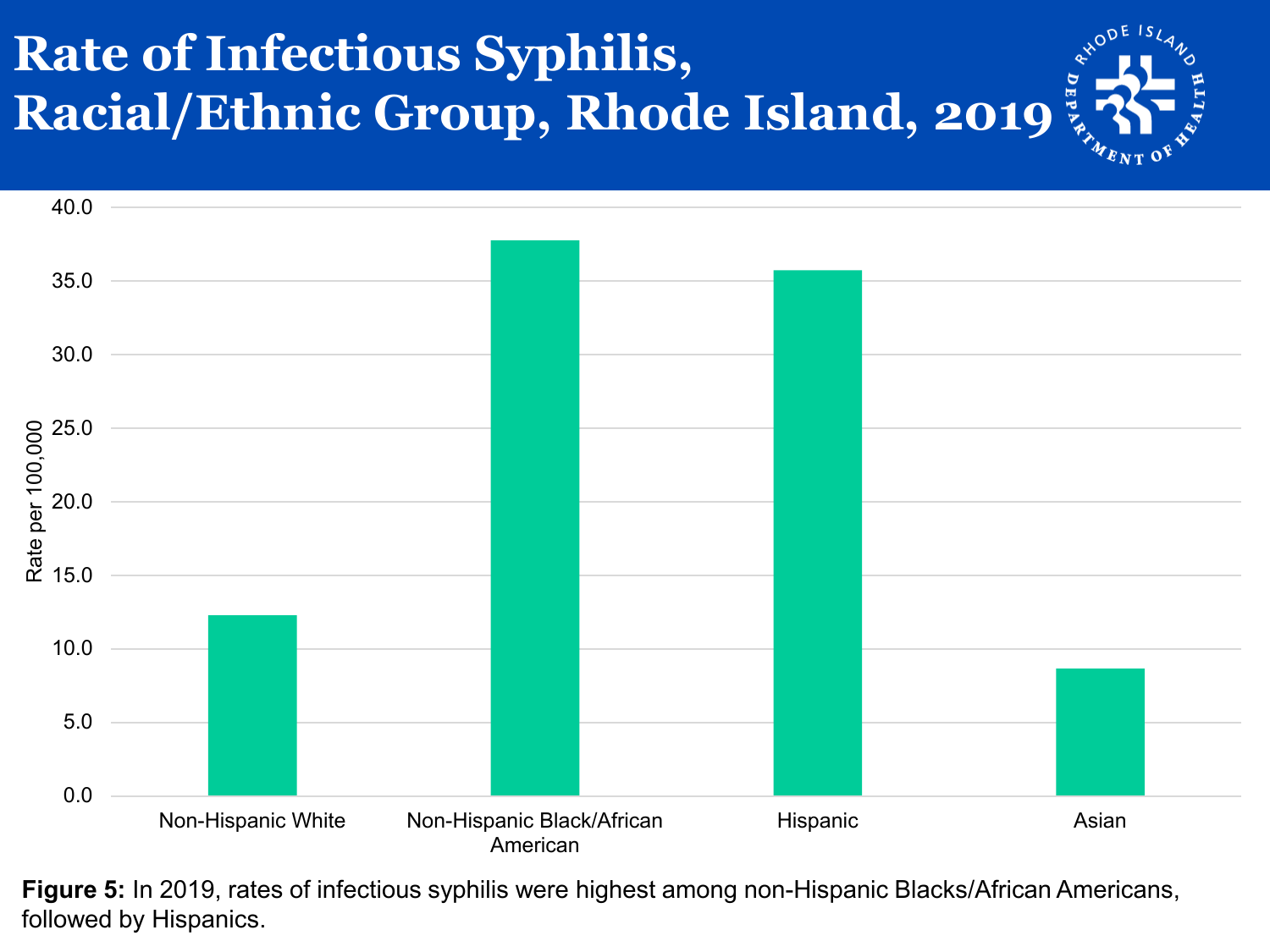#### **Infectious Syphilis Frequency and Rates by Year, Rhode Island, 2015-2019**



| Table 1. Frequency by Year                                |  |  |  |  |  |  |  |
|-----------------------------------------------------------|--|--|--|--|--|--|--|
| 2015<br>2016<br>2018<br>2019<br>2017                      |  |  |  |  |  |  |  |
| 115<br>210<br>147<br>142<br>167<br><b>Number of Cases</b> |  |  |  |  |  |  |  |

| Table 2. Rate by Year                |      |      |      |      |      |  |
|--------------------------------------|------|------|------|------|------|--|
| 2018<br>2019<br>2015<br>2016<br>2017 |      |      |      |      |      |  |
| <b>Rate per 100,000</b>              | 10.9 | 13.9 | 13.4 | 15.8 | 19.9 |  |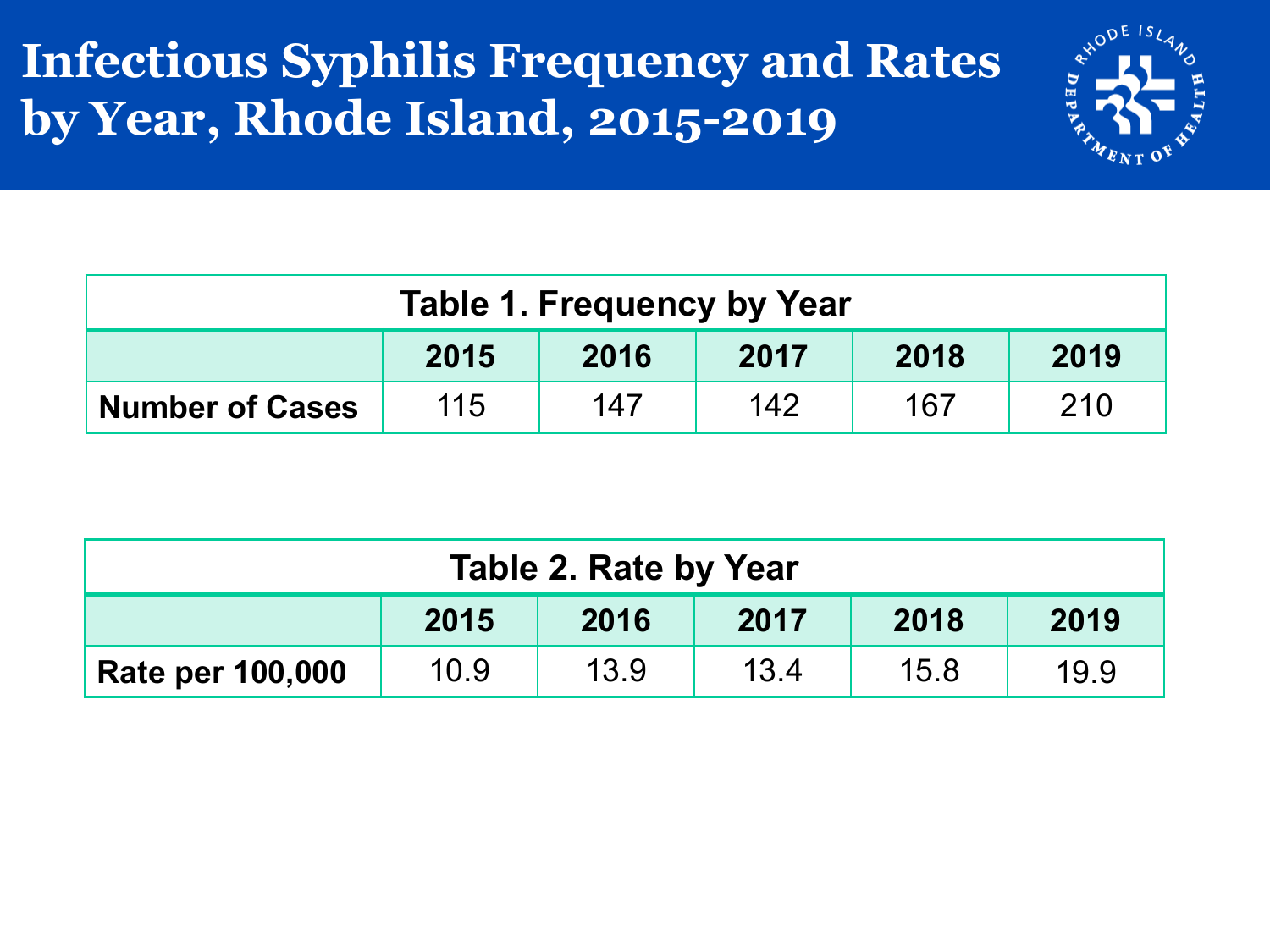#### **Infectious Syphilis Frequency, Age Group and Year, Rhode Island, 2015-2019**



| Table 3. Frequency by Age Group and Year |                                      |     |                |     |     |  |  |  |
|------------------------------------------|--------------------------------------|-----|----------------|-----|-----|--|--|--|
|                                          | 2016<br>2018<br>2015<br>2017<br>2019 |     |                |     |     |  |  |  |
| $0 - 19$                                 | 7                                    | 6   | $\overline{7}$ | 6   | 4   |  |  |  |
| 20-29                                    | 44                                   | 59  | 62             | 49  | 68  |  |  |  |
| 30-39                                    | 24                                   | 37  | 35             | 60  | 62  |  |  |  |
| 40 and<br>older                          | 40                                   | 42  | 38             | 52  | 76  |  |  |  |
| <b>Total</b>                             | 115                                  | 147 | 142            | 167 | 210 |  |  |  |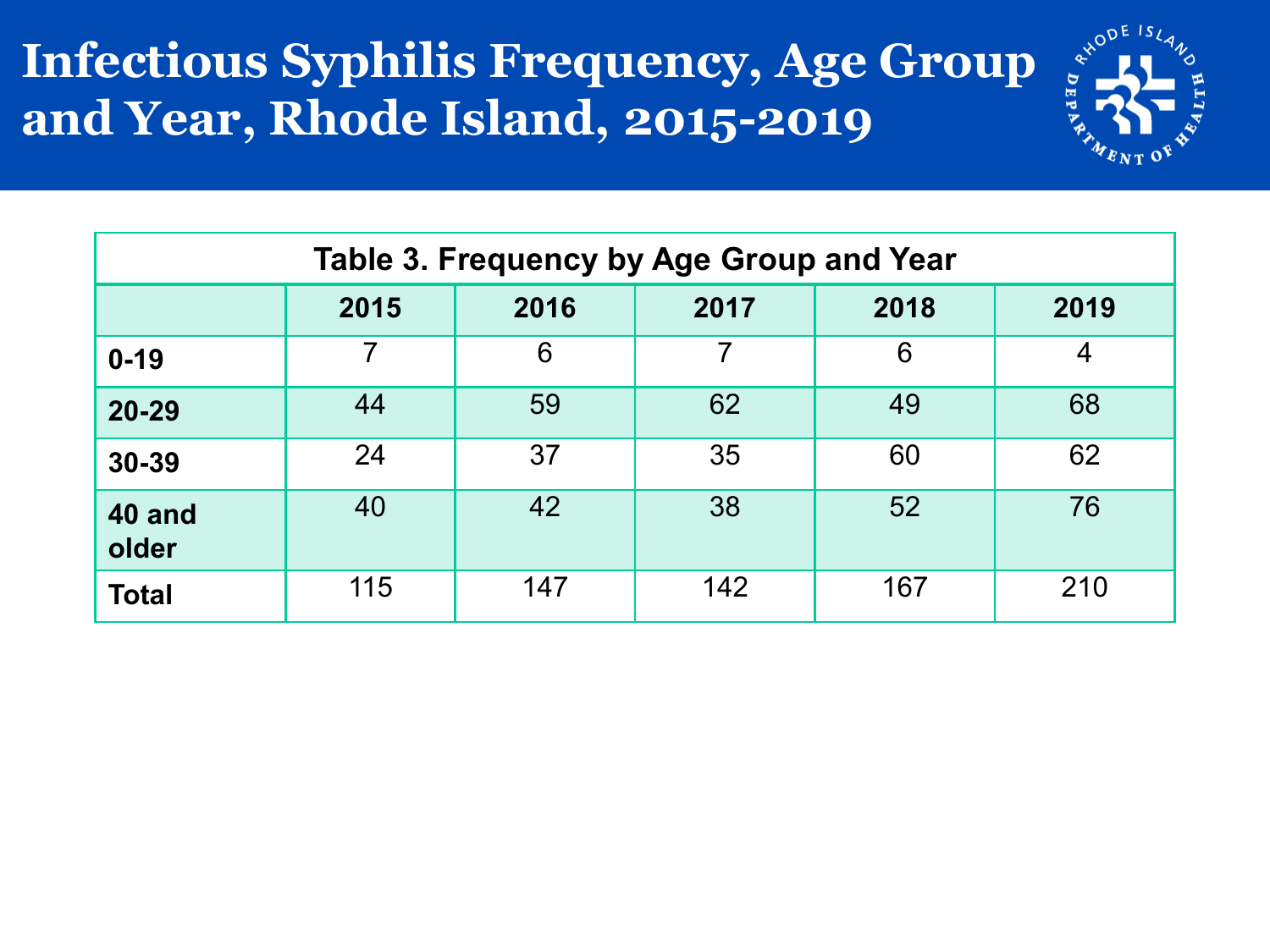## **Infectious Syphilis Rates, Age Group and Year, Rhode Island, 2015-2019**



| Table 4. Rate by Age Group and Year |                                      |      |      |      |      |  |  |  |  |
|-------------------------------------|--------------------------------------|------|------|------|------|--|--|--|--|
|                                     | 2015<br>2016<br>2017<br>2018<br>2019 |      |      |      |      |  |  |  |  |
| $0 - 19$                            | 2.7                                  | 3.4  | 2.9  | 2.4  | 1.6  |  |  |  |  |
| $20 - 29$                           | 29.7                                 | 39.9 | 39.9 | 32.0 | 44.5 |  |  |  |  |
| 30-39                               | 19.2                                 | 29.6 | 26.3 | 47.4 | 49.0 |  |  |  |  |
| <b>40 and</b><br>older              | 7.7                                  | 8.1  | 7.2  | 9.9  | 14.4 |  |  |  |  |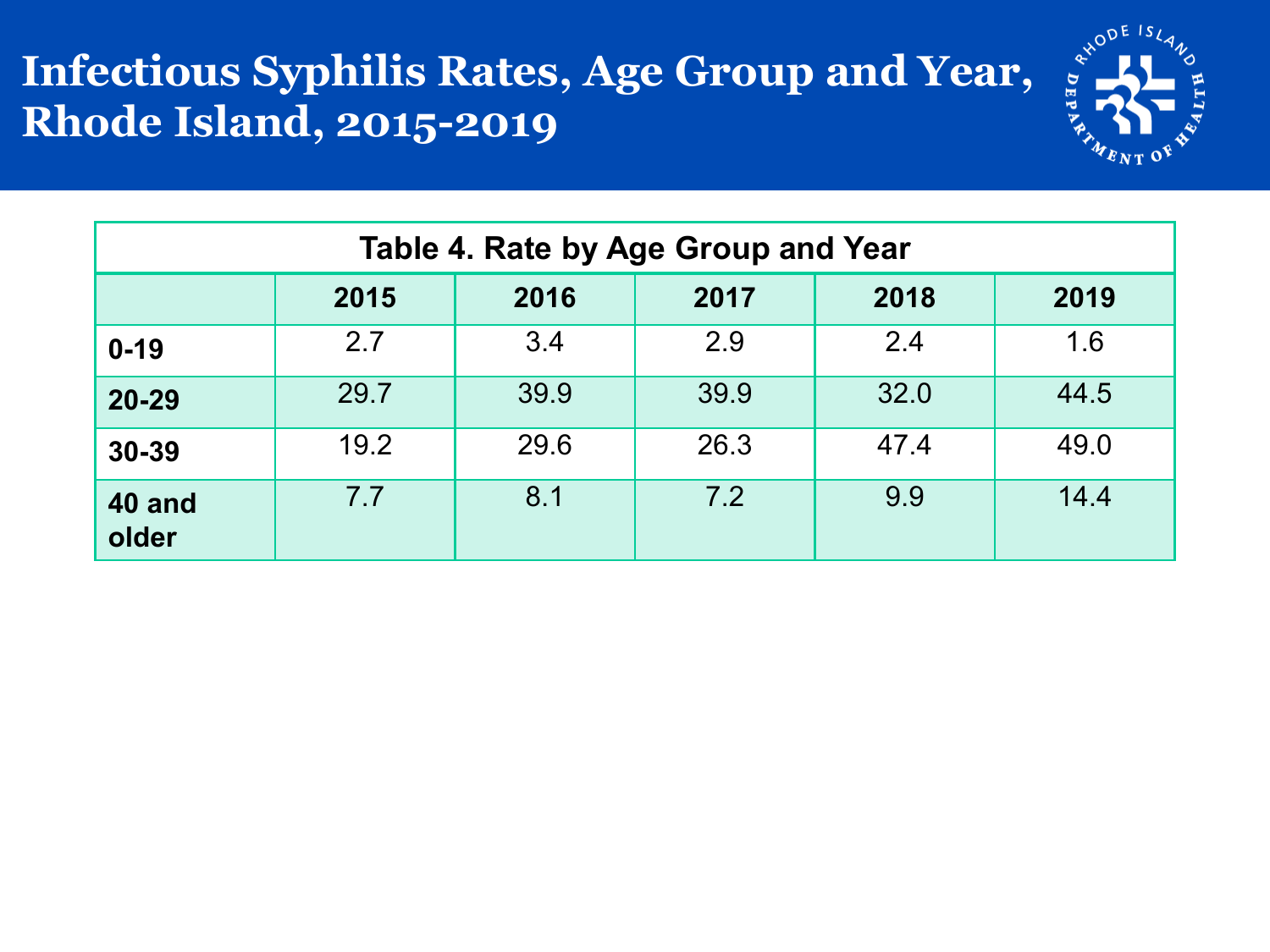#### **Infectious Syphilis Frequency and Rates, Sex and Year, Rhode Island, 2015-2019**



| <b>Table 5. Frequency by Sex and Year</b> |     |     |     |     |     |  |  |
|-------------------------------------------|-----|-----|-----|-----|-----|--|--|
| 2018<br>2015<br>2019<br>2016<br>2017      |     |     |     |     |     |  |  |
| <b>Female</b>                             | 6   | 11  | 11  | 19  | 14  |  |  |
| <b>Male</b>                               | 109 | 136 | 131 | 148 | 196 |  |  |
| <b>Total</b>                              | 115 | 147 | 142 | 167 | 210 |  |  |

| Table 6. Rate by Sex and Year                       |     |     |     |     |     |  |  |
|-----------------------------------------------------|-----|-----|-----|-----|-----|--|--|
| 2018<br>2019<br>2017<br>2015<br>2016                |     |     |     |     |     |  |  |
| <b>Female</b>                                       | 1.1 | 2.0 | 2.0 | 3.5 | 2.6 |  |  |
| 38.3<br><b>Male</b><br>21.4<br>28.9<br>26.8<br>25.4 |     |     |     |     |     |  |  |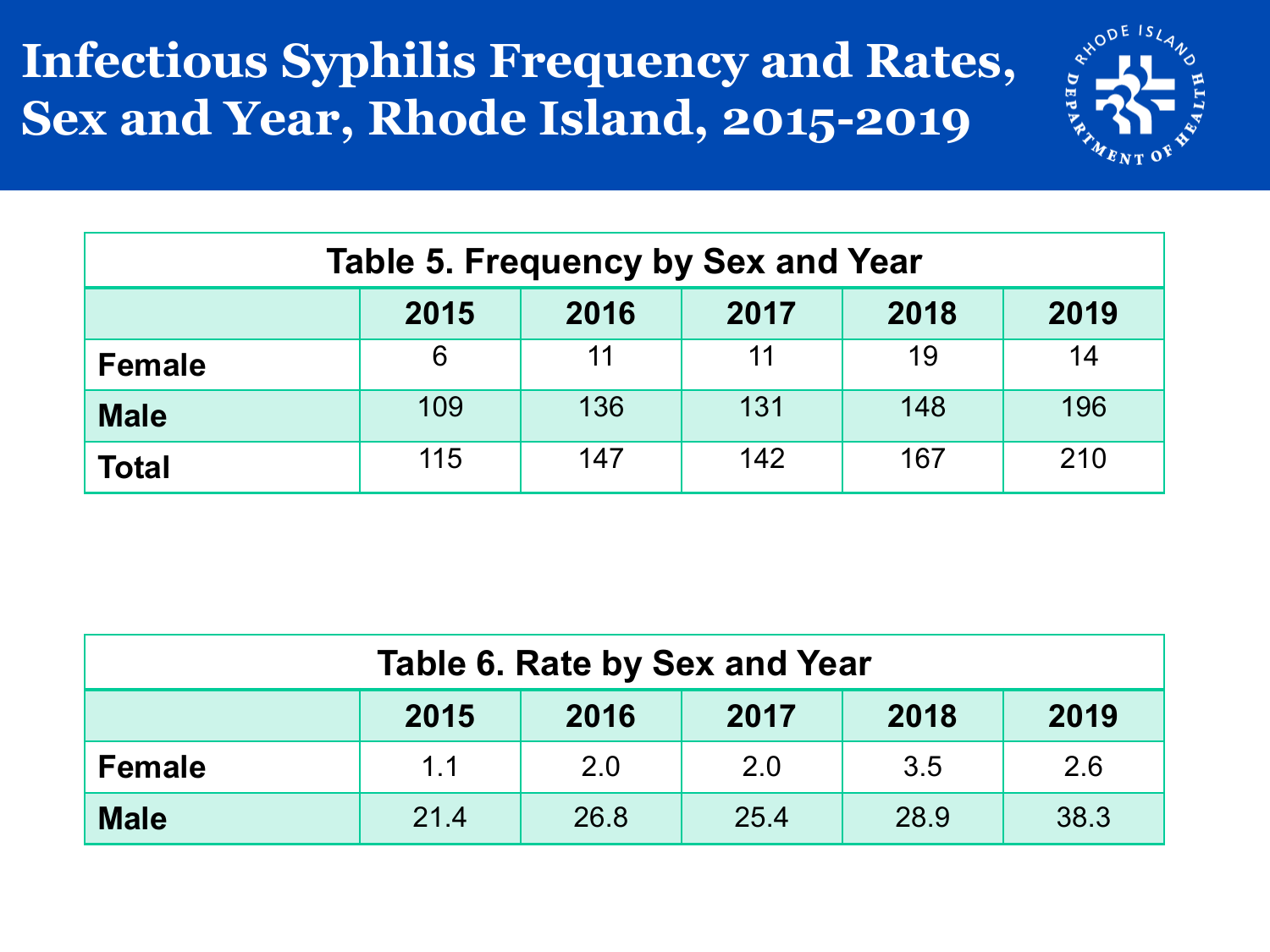## **Infectious Syphilis Frequency, County and Year, Rhode Island, 2015-2019**

| <b>Table 7. Frequency by County and Year</b> |                |          |                |                |                |  |  |
|----------------------------------------------|----------------|----------|----------------|----------------|----------------|--|--|
|                                              | 2015           | 2016     | 2017           | 2018           | 2019           |  |  |
| <b>Bristol</b>                               | 3              | 5        | 6              |                | $\overline{2}$ |  |  |
| <b>Kent</b>                                  | $\overline{7}$ | 14       | 19             | 14             | 22             |  |  |
| <b>Newport</b>                               | 3              | 4        | 6              | 6              | 6              |  |  |
| <b>Providence</b>                            | 97             | 121      | 108            | 139            | 176            |  |  |
| Washington                                   | 3              | 3        | 3              | $\overline{4}$ | 3              |  |  |
| <b>Unknown</b>                               | $\overline{2}$ | $\Omega$ | $\overline{0}$ | 3              |                |  |  |
| <b>All</b>                                   | 115            | 147      | 142            | 167            | 210            |  |  |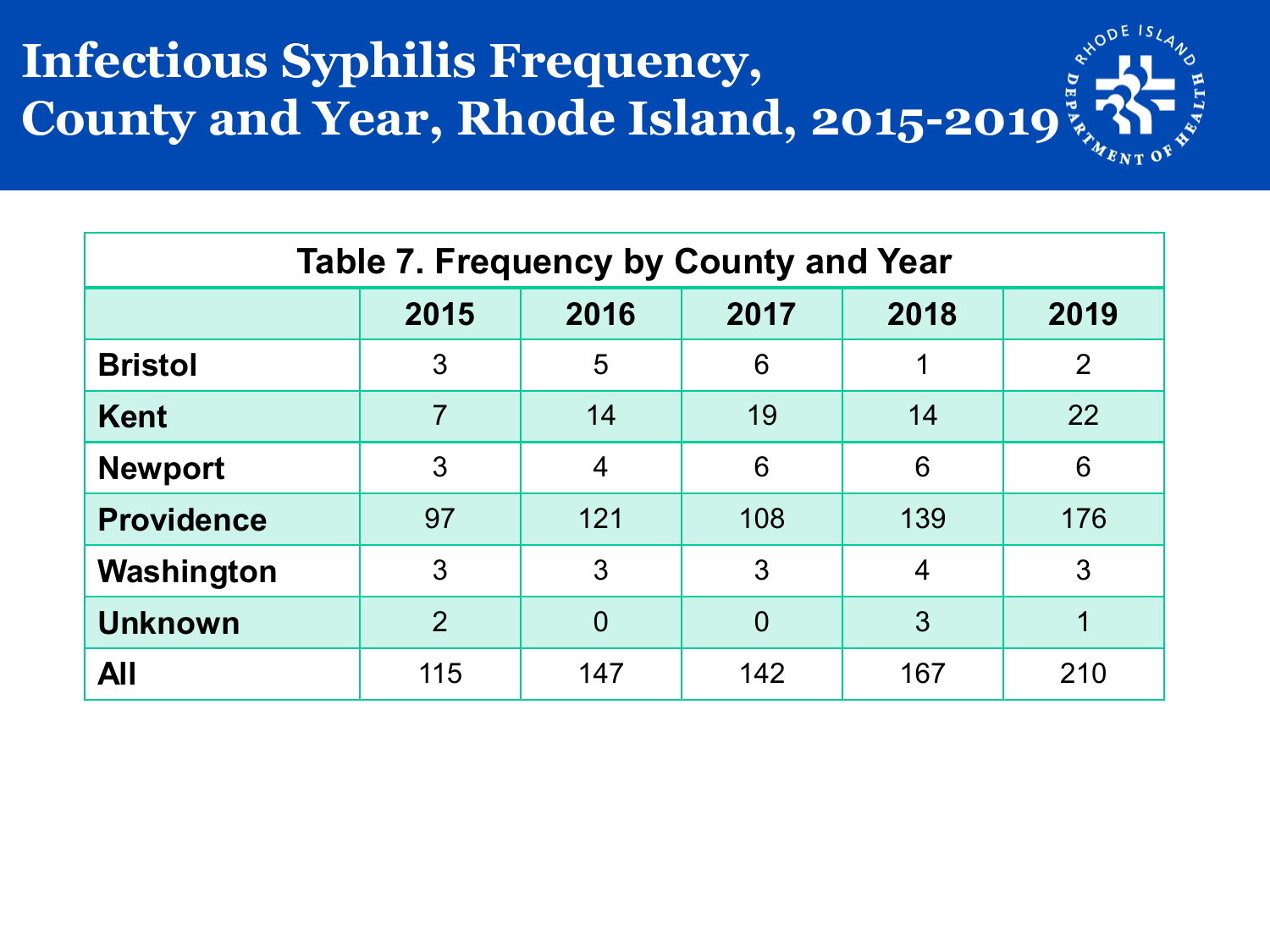#### **Infectious Syphilis Rates by County and Year, Rhode Island, 2015-2019**



| <b>Table 8. Rate by County and Year</b> |                                      |      |      |      |      |  |  |  |
|-----------------------------------------|--------------------------------------|------|------|------|------|--|--|--|
|                                         | 2015<br>2017<br>2018<br>2019<br>2016 |      |      |      |      |  |  |  |
| <b>Bristol</b>                          | 6.0                                  | 10.0 | 12.3 | 2.0  | 4.1  |  |  |  |
| <b>Kent</b>                             | 4.2                                  | 8.4  | 11.6 | 8.5  | 13.3 |  |  |  |
| <b>Newport</b>                          | 3.6                                  | 4.8  | 7.2  | 7.3  | 7.3  |  |  |  |
| <b>Providence</b>                       | 15.5                                 | 19.3 | 16.9 | 22.0 | 27.9 |  |  |  |
| Washington                              | 2.4                                  | 2.4  | 2.4  | 3.2  | 2.4  |  |  |  |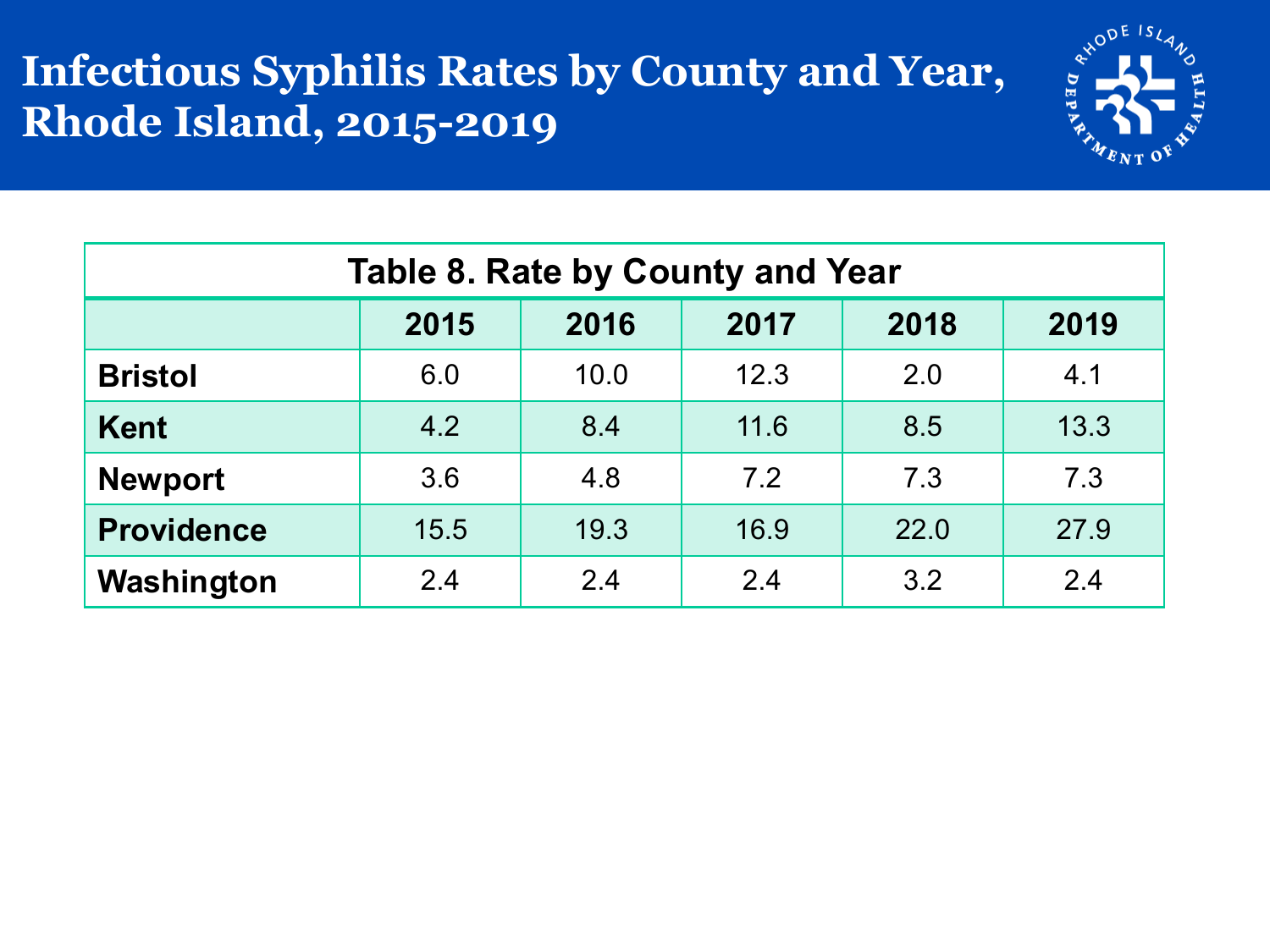## **Notes on Data**



- Case counts include patients classified as confirmed and probable cases.
- For years 2015-2016, rates calculated based on 2010 US Census Population.
- For years 2017-2019, rates calculated based on 2016 RI Population Estimate Data.
- Rates expressed per 100,000 population.